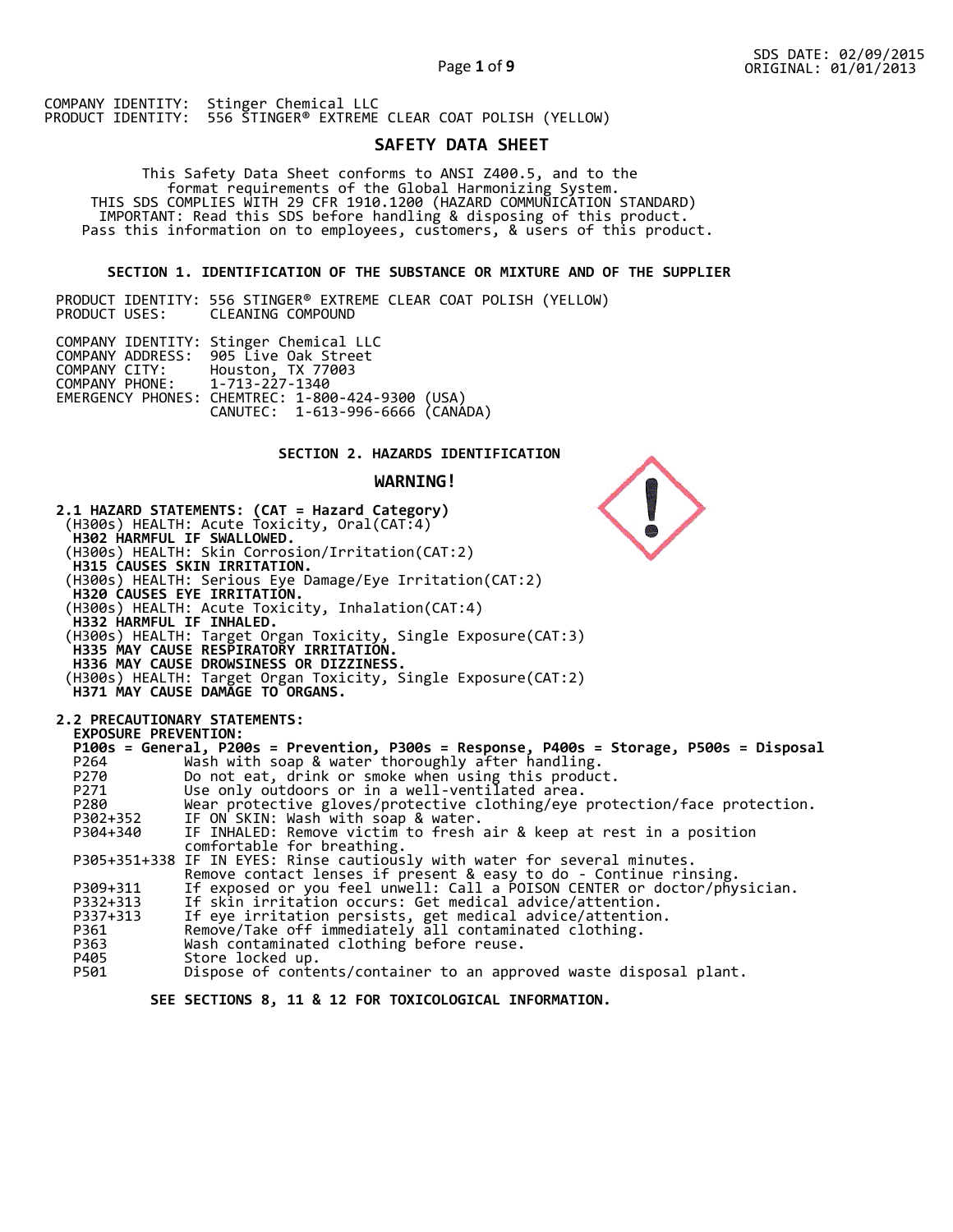#### **SECTION 3. COMPOSITION/INFORMATION ON INGREDIENTS**

| <b>MATERIAL</b>                 | CAS#             | <b>EINECS#</b>  | WT %      |
|---------------------------------|------------------|-----------------|-----------|
| Water                           | 7732-18-5        | 231-791-2       | 70-80     |
| Cocoamidopropyl Betaine         | 61789-40-0       |                 | $10 - 20$ |
| Dipropylene Glycol              | $25265 - 71 - 8$ | $246 - 770 - 3$ | $0 - 10$  |
| C9-11 Alcohols, Ethoxylated     | 68439-46-3       |                 | $0 - 5$   |
|                                 |                  |                 |           |
| Amphoteric Surfactant           | Confidential     |                 | 0-5       |
| Ethylenediaminetetraacetic Acid | $60 - 00 - 4$    |                 | $0 - 1$   |
| 2-Butoxyethanol                 | $111 - 76 - 2$   | $203 - 905 - 0$ | $0 - 1$   |

The specific chemical component identities and/or the exact component percentages of this material may be withheld as trade secrets. This information is made available to health professionals, employees, and designated representatives in accordance with the applicable provisions of 29 CFR 1910.1200̄ (I)(1).  $\overline{\phantom{a}}$ 

TRACE COMPONENTS: Trace ingredients (if any) are present in < 1% concentration, (< 0.1% for potential carcinogens, reproductive toxins, respiratory tract mutagens, and sensitizers). None of the trace ingredients contribute significant additional hazards at the concentrations that may be present in this product. All pertinent hazard information has been provided in this document, per the requirements of the Federal Occupational Safety and Health Administration Standard (29 CFR 1910.1200), U.S. State equivalents, and Canadian Hazardous Materials Identification System Standard (CPR 4).

### **SECTION 4. FIRST AID MEASURES**

4.1 MOST IMPORTANT SYMPTOMS/EFFECTS, ACUTE & CHRONIC: See Section 11 for symptoms/effects, acute & chronic.

4.2 GENERAL ADVICE: First Aid responders should pay attention to self-protection and use the recommended protective clothing (chemical resistant gloves, splash protection). If potential for exposure exists, refer to Section 8 for specific personal protective equipment.

4.3 EYE CONTACT:

 If this product enters the eyes, check for and remove any contact lenses. Open eyes while under gently running water. Use sufficient force to open eyelids. "Roll" eyes to expose more surface. <u>Minimum</u> flushing is for 15 minutes. Seek immediate medical attention.

4.4 SKIN CONTACT:

 If the product contaminates the skin, immediately begin decontamination with running water. <u>Minimum</u> flushing is for 15 minutes. Remove contaminated clothing, taking care not to contaminate eyes. If skin becomes irritated and irritation persists, medical attention may be necessary. Wash contaminated clothing before reuse, discard contaminated shoes.

4.5 INHALATION:

 After high vapor exposure, remove to fresh air. If breathing is difficult, give oxygen. If breathing has stopped, trained personnel should immediately begin artificial respiration. If the heart has stopped, trained personnel should immediately begin cardiopulmonary resuscitation (CPR). Seek immediate medical attention.

4.6 SWALLOWING:

 If swallowed, CALL PHYSICIAN OR POISON CONTROL CENTER FOR MOST CURRENT INFORMATION. If professional advice is not available, give two glasses of water to drink. DO NOT INDUCE VOMITING. Never induce vomiting or give liquids to someone who is unconscious, having convulsions, or unable to swallow. Seek immediate medical attention.

- 4.7 RESCUERS: Victims of chemical exposure must be taken for medical attention. Rescuers should be taken for medical attention, if necessary. Take a copy of label and SDS to physician or health professional with victim.
- 4.8 NOTES TO PHYSICIAN:

 There is no specific antidote. Treatment of overexposure should be directed at the control of symptoms and the clinical condition of the patient. Any material aspirated during vomiting may cause lung injury. Therefore, emesis should not be induced mechanically or pharmacologically. If it is considered necessary to evacuate the stomach contents, this should be done by means least likely to cause aspiration (such as: Gastric lavage after endotracheal intubation).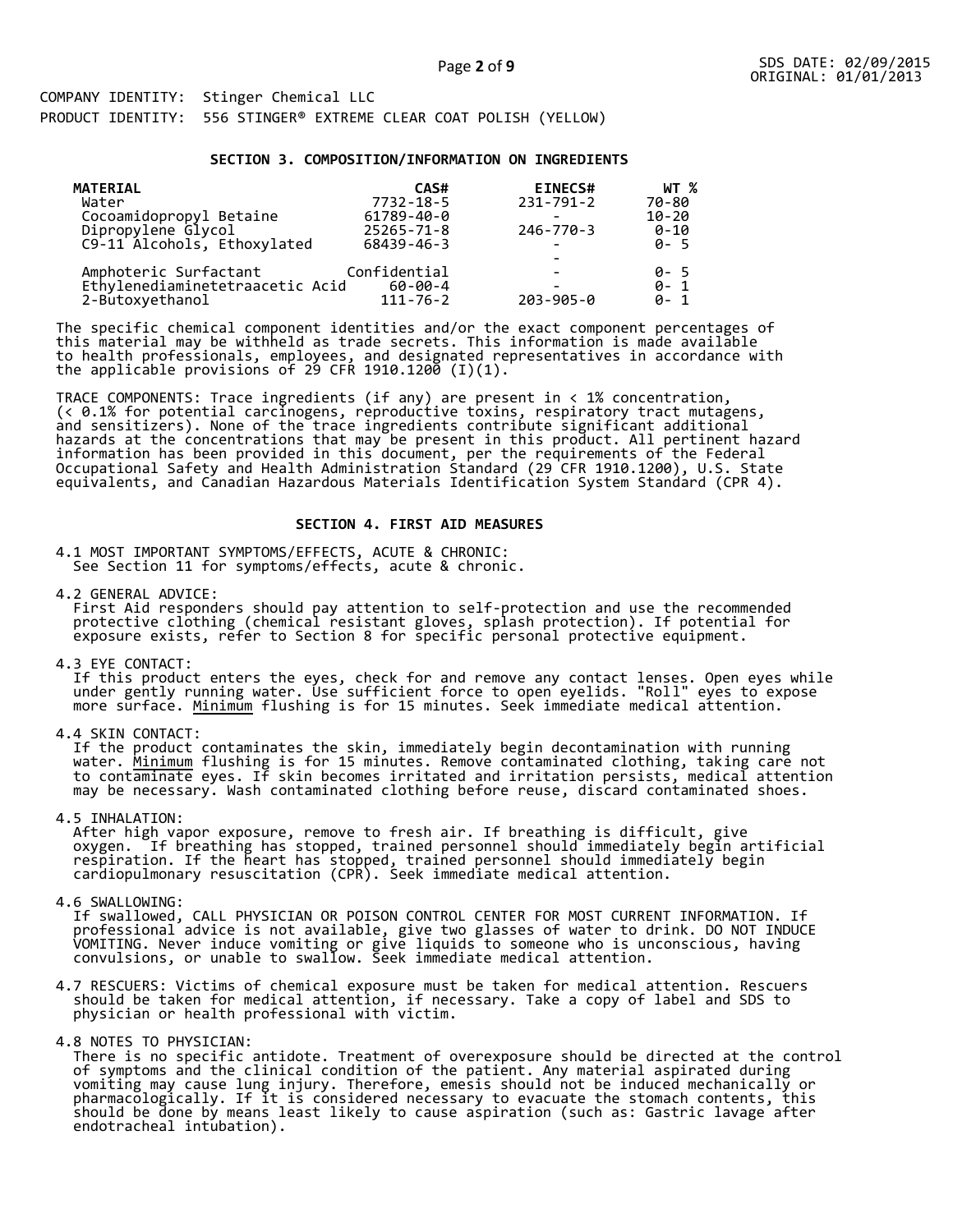### **SECTION 5. FIRE FIGHTING MEASURES**

5.1 FIRE & EXPLOSION PREVENTIVE MEASURES: NO open flames. Above flash point, use a closed system, ventilation,

- 5.2 SUITABLE (& UNSUITABLE) EXTINGUISHING MEDIA: Use dry powder, alcohol-resistant foam, water spray, carbon dioxide.
- 5.3 SPECIAL PROTECTIVE EQUIPMENT & PRECAUTIONS FOR FIRE FIGHTERS: Water spray may be ineffective on fire but can protect fire-fighters & cool closed containers. Use fog nozzles if water is used. Do not enter confined fire-space without full bunker gear. (Helmet with face shield, bunker coats, gloves & rubber boots).

5.4 SPECIFIC HAZARDS OF CHEMICAL & HAZARDOUS COMBUSTION PRODUCTS: SLIGHTLY COMBUSTIBLE! Isolate from oxidizers, heat, & open flame. Closed containers may explode if exposed to extreme heat. Applying to hot surfaces requires special precautions. Continue all label precautions!

## **SECTION 6. ACCIDENTAL RELEASE MEASURES**

- 6.1 SPILL AND LEAK RESPONSE AND ENVIRONMENTAL PRECAUTIONS: Uncontrolled releases should be responded to by trained personnel using pre-planned procedures. No action shall be taken involving personal risk without suitable training. Keep unnecessary and unprotected personnel from entering spill area. Do not touch or walk through material. Avoid breathing vapor or mist. Provide adequate ventilation. Proper protective equipment should be used. In case of a spill, clear the affected area, protect people, and respond with trained personnel. ELIMINATE all ignition sources (no smoking, flares, sparks, or flames in immediate area).
- 6.2 PERSONAL PRECAUTIONS, PROTECTIVE EQUIPMENT, EMERGENCY PROCEDURES: The proper personal protective equipment for incidental releases (such as: 1 Liter of the product released in a well-ventilated area), use impermeable gloves, they should be Level B: **triple-gloves (rubber gloves and nitrile gloves over latex gloves), chemical resistant suit and boots, hard-hat, and Self-Contained Breathing Apparatus** specific for the material handled, goggles, face shield, and appropriate body protection. In the event of a large release, use impermeable gloves, specific for the material handled, chemically resistant suit and boots, and hard hat, and Self-Contained Breathing Apparatus or respirator.

 Personal protective equipment are required wherever engineering controls are not adequate or conditions for potential exposure exist. Select NIOSH/MSHA approved based on actual or potential airborne concentrations in accordance with latest OSHA and/or ANSI recommendations.

6.3 ENVIRONMENTAL PRECAUTIONS:

 Stop spill at source. Construct temporary dikes of dirt, sand, or any appropriate readily available material to prevent spreading of the material. Close or cap valves and/or block or plug hole in leaking container and transfer to another container. Keep from entering storm sewers and ditches which lead to waterways, and if necessary, call the local fire or police department for immediate emergency assistance.

6.4 METHODS AND MATERIAL FOR CONTAINMENT & CLEAN-UP: Absorb spilled liquid with polypads or other suitable absorbent materials. If necessary, neutralize using suitable buffering material, (acid with soda ash or base with phosphoric acid), and test area with litmus paper to confirm neutralization. Clean up with non-combustible absorbent (such as: sand, soil, and so on). Shovel up and place all spill residue in suitable containers. dispose of at an appropriate waste disposal facility according to current applicable laws and regulations and product characteristics at time of disposal (see Section 13 - Disposal Considerations).

6.5 NOTIFICATION PROCEDURES:

 In the event of a spill or accidental release, notify relevant authorities in accordance with all applicable regulations. US regulations require reporting release of this material to the environment which exceed the applicable reportable quantity or oil spills which could reach any waterway including intermittent dry creeks. The National Response Center can be reached at (800)424-8802.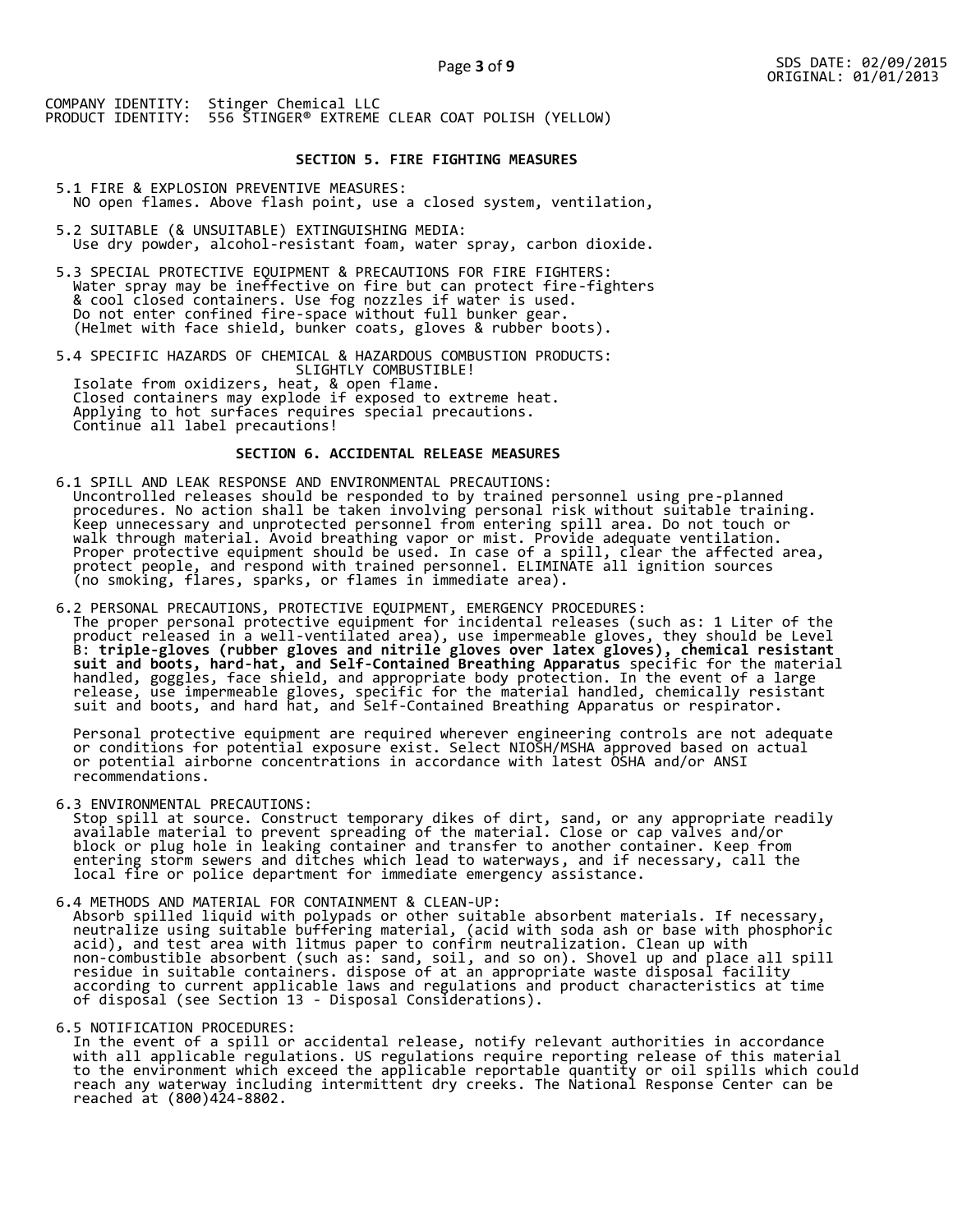Page **4** of **9**

COMPANY IDENTITY: Stinger Chemical LLC PRODUCT IDENTITY: 556 STINGER® EXTREME CLEAR COAT POLISH (YELLOW)

## **SECTION 7. HANDLING AND STORAGE**

7.1 PRECAUTIONS FOR SAFE HANDLING: Isolate from oxidizers, heat, & open flame. Use only with adequate ventilation. Avoid or repeated breathing of vapor or spray mist. Do not get in eyes, on skin or clothing. Consult Safety Equipment Supplier. Wear goggles, face shield, gloves, apron & footwear impervious to material. Wash clothing before reuse. Avoid free fall of liquid. Ground containers when transferring. Do not flame cut, braze, or weld. Continue all label precautions!

7.2 CONDITIONS FOR SAFE STORAGE, INCLUDING ANY INCOMPATIBILITIES: Isolate from strong oxidants. Do not store above 49 C/120 F. Keep container tightly closed & upright when not in use to prevent leakage.

## **SECTION 7. HANDLING AND STORAGE (CONTINUED)**

7.3 NONBULK: CONTAINERS:

 Store containers in a cool, dry location, away from direct sunlight, sources of intense heat, or where freezing is possible. Material should be stored in secondary containers or in a diked area, as appropriate. Store containers away from incompatible chemicals (see Section 10, Stability and Reactivity). Post warning and "NO SMOKING" signs in storage and use areas, as appropriate. Empty containers should be handled with care. Never store food, feed, or drinking water in containers which held this product.

7.4 BULK CONTAINERS:

 All tanks and pipelines which contain this material must be labeled. Perform routine maintenance on tanks or pipelines which contain this product. Report all leaks immediately to the proper personnel.

7.5 TANK CAR SHIPMENTS:

Tank cars carrying this product should be loaded and unloaded in strict accordance with<br>tank-car manufacturer's recommendation and all established on-site safety procedures. tank-car manufacturer's recommendation and all established on-site safety procedures. Appropriate personal protective equipment must be used (see Section 8, Engineering Controls and Personal Protective Equipment.). All loading and unloading equipment must be inspected, prior to each use. Loading and unloading operations must be attended, at all times. Tank cars must be level, brakes must be set or wheels must be locked or blocked prior to loading or unloading. Tank car (for loading) or storage tanks (for unloading) must be verified to be correct for receiving this product and be properly prepared, prior to starting the transfer operations. Hoses must be verified to be in the correct positions, before starting transfer operations. A sample (if required) must be taken and verified (if required) prior to starting transfer operations. All lines must be blown-down and purged before disconnecting them from the tank car or vessel.

7.6 PROTECTIVE PRACTICES DURING MAINTENANCE OF CONTAMINATED EQUIPMENT: Follow practices indicated in Section 6 (Accidental Release Measures). Make certain application equipment is locked and tagged-out safely. Always use this product in areas where adequate ventilation is provided. Collect all rinsates and dispose of according to applicable Federal, State, Provincial, or local procedures.

7.7 EMPTY CONTAINER WARNING:

 Empty containers may contain residue and can be dangerous. Do not attempt to refill or clean containers without proper instructions. Empty drums should be completely drained and safely stored until appropriately reconditioned or disposed. Empty containers should be taken for recycling, recovery, or disposal through suitably qualified or licensed contractor and in accordance with governmental regulations. **DO NOT PRESSURIZE, CUT, WELD, BRAZE, SOLDER, DRILL, GRIND, OR EXPOSE SUCH CONTAINERS TO HEAT, FLAME, SPARKS, STATIC ELECTRICITY, OR OTHER SOURCES OF IGNITION. THEY MAY BURST AND CAUSE INJURY OR DEATH.**

## **SECTION 8. EXPOSURE CONTROLS/PERSONAL PROTECTION**

| <b>8.1 EXPOSURE LIMITS:</b>     |                |                          |                      |             |
|---------------------------------|----------------|--------------------------|----------------------|-------------|
| <b>MATERIAL</b>                 | CAS#           | <b>EINECS#</b>           | TWA (OSHA)           | TLV (ACGIH) |
| Water                           | 7732-18-5      |                          | 231-791-2 None Known | None Known  |
| Cocoamidopropyl Betaine         | 61789-40-0     |                          | None Known           | None Known  |
| Dipropylene Glycol              | 25265-71-8     |                          | 246-770-3 None Known | 25 ppm      |
| C9-11 Alcohols, Ethoxylated     | 68439-46-3     | $\sim 100$ m $^{-1}$     | None Known           |             |
|                                 |                |                          |                      | None Known  |
| Amphoteric Surfactant           | Confidential   | <b>Contract Contract</b> | None Known           | None Known  |
| Ethylenediaminetetraacetic Acid | 60-00-4        | $\Delta \sim 100$        | None Known           | None Known  |
| 2-Butoxyethanol                 | $111 - 76 - 2$ | 203-905-0                | 50 ppm S             | 20 ppm S    |

This product contains no EPA Hazardous Air Pollutants (HAP) in amounts  $> 0.1\%$ .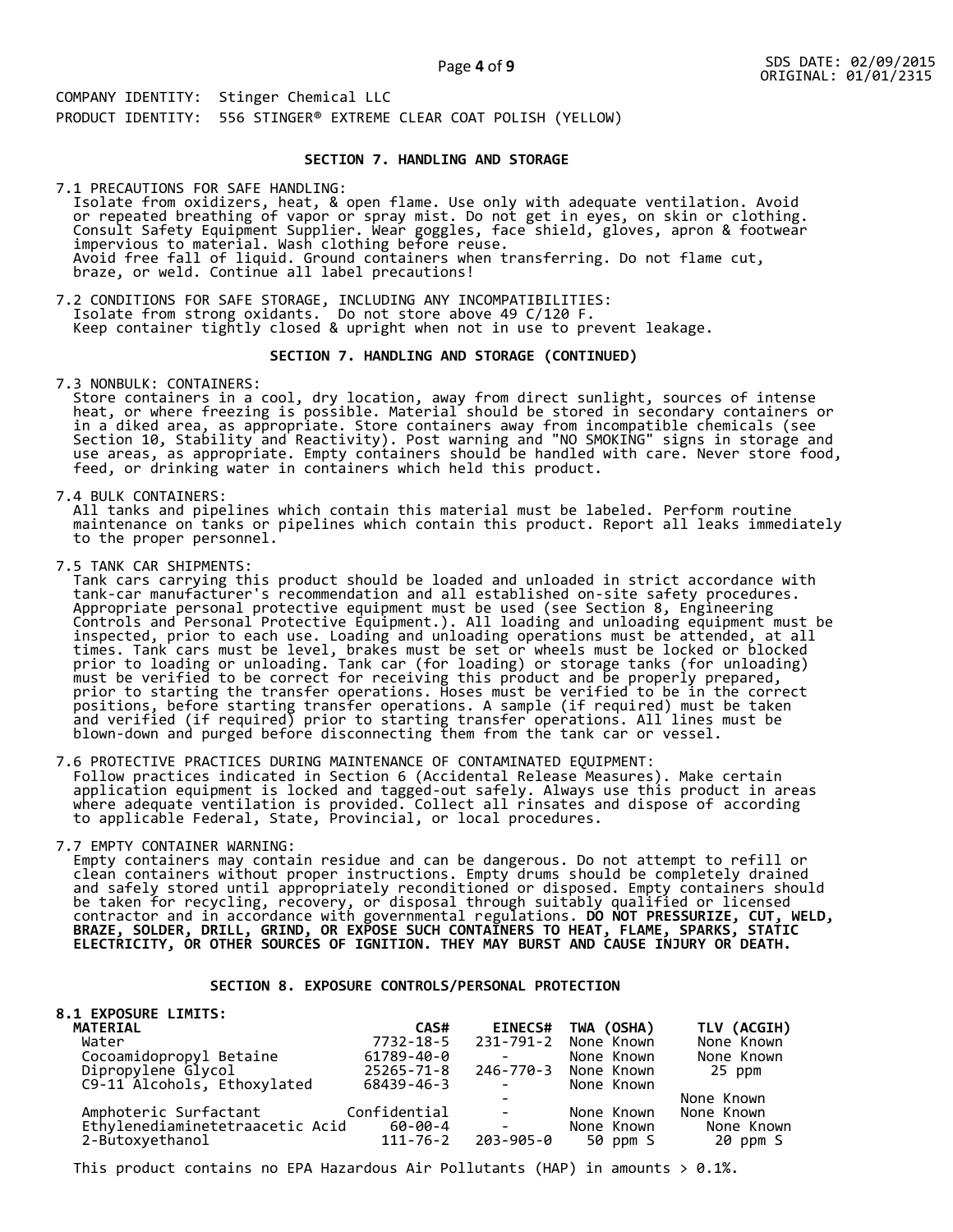## **SECTION 8. EXPOSURE CONTROLS/PERSONAL PROTECTION (CONTINUED)**

## **8.2 APPROPRIATE ENGINEERING CONTROLS:**

### RESPIRATORY EXPOSURE CONTROLS

 Airborne concentrations should be kept to lowest levels possible. If vapor, dust or mist is generated and the occupational exposure limit of the product, or any component of the product, is exceeded, use appropriate NIOSH or MSHA approved air purifying or air-supplied respirator authorized in 29 CFR 1910.134, European Standard EN 149, or applicable State regulations, after determining the airborne concentration of the contaminant. Air supplied respirators should always be worn when airborne concentration of the contaminant or oxygen content is unknown. Maintain airborne contaminant concentrations below exposure limits. If adequate ventilation is not available or there is potential for airborne exposure above the exposure limits, a respirator may be worn up to the respirator exposure limitations, check with respirator equipment manufacturer's recommendations/limitations. For particulates, a particulate respirator (NIOSH Type N95 or better filters) may be worn. If oil particles (such as: lubricants, cutting fluids, glycerine, and so on) are present, use a NIOSH Type R or P filter. For a higher level of protection, use positive pressure supplied air respiration protection or Self-Contained Breathing Apparatus or if oxygen levels are below 19.5% or are unknown.

 EMERGENCY OR PLANNED ENTRY INTO UNKNOWN CONCENTRATIONS OR IDLH CONDITIONS Positive pressure, full-face piece Self-Contained Breathing Apparatus; or positive pressure, full-face piece Self-Contained Breathing Apparatus with an auxilliary positive pressure Self-Contained Breathing Apparatus.

VENTILATION<br>LOCAL EXHAUST: LOCAL EXHAUST: Necessary MECHANICAL (GENERAL): Necessary SPECIAL: None OTHER: None Please refer to ACGIH document, "Industrial Ventilation, A Manual of Recommended Practices", most recent edition, for details.

## **8.3 INDIVIDUAL PROTECTION MEASURES, SUCH AS PERSONAL PROTECTIVE EQUIPMENT:**

#### EYE PROTECTION:

 Safety eyewear complying with an approved standard should be used when a risk assessment indicates this is necessary to avoid exposure to liquid splashes, mists or dusts. If contact is possible, chemical splash goggles should be worn, when a higher degree of protection is necessary, use splash goggles or safety glasses. Face-shields are recommended when the operation can generate splashes, sprays or mists.

#### HAND PROTECTION:

 Use gloves chemically resistant to this material. Glove must be inspected prior to use. Preferred examples: Butyl rubber, Chlorinated Polyethylene, Polyethylene, Ethyl vinyl alcohol laminate ("EVAL"), Polyvinyl alcohol ("PVA"). Examples of acceptable glove barrier materials include: Natural rubber ("latex"), Neoprene, Nitrile/butadiene rubber ("nitrile") or ("NBR"), Polyvinyl chloride ("PVC") or "vinyl"), Viton. Chemical-resistant, impervious gloves complying with an approved standard should be worn at all times when handling chemical products if a risk assessment indicates this is necessary. Considering the parameters specified by the glove manufacturer, check during use that the gloves are still retaining their protective properties. It should be noted that the time to breakthrough for any glove material may be different for different glove manufacturers. In the case of mixtures, consisting of several substances, the protection time of the gloves cannot be accurately estimated. Use proper glove removal technique (without touching glove's outer surface) to avoid skin contact with this product. Dispose of contaminated gloves after use in accordance with applicable laws and good practices. Wash and dry hands.

#### BODY PROTECTION:

 Use body protection appropriate for task. Cover-all, rubber aprons, or chemical protective clothing made from impervious materials are generally acceptable, depending on the task.

#### WORK & HYGIENIC PRACTICES:

 Wash hands, forearms and face thoroughly after handling chemical products, before eating, smoking and using toilet facilities and at the end of the working period. Provide readily accessible eye wash stations & safety showers. Remove clothing that becomes contaminated. Destroy contaminated leather articles. Launder or discard contaminated clothing.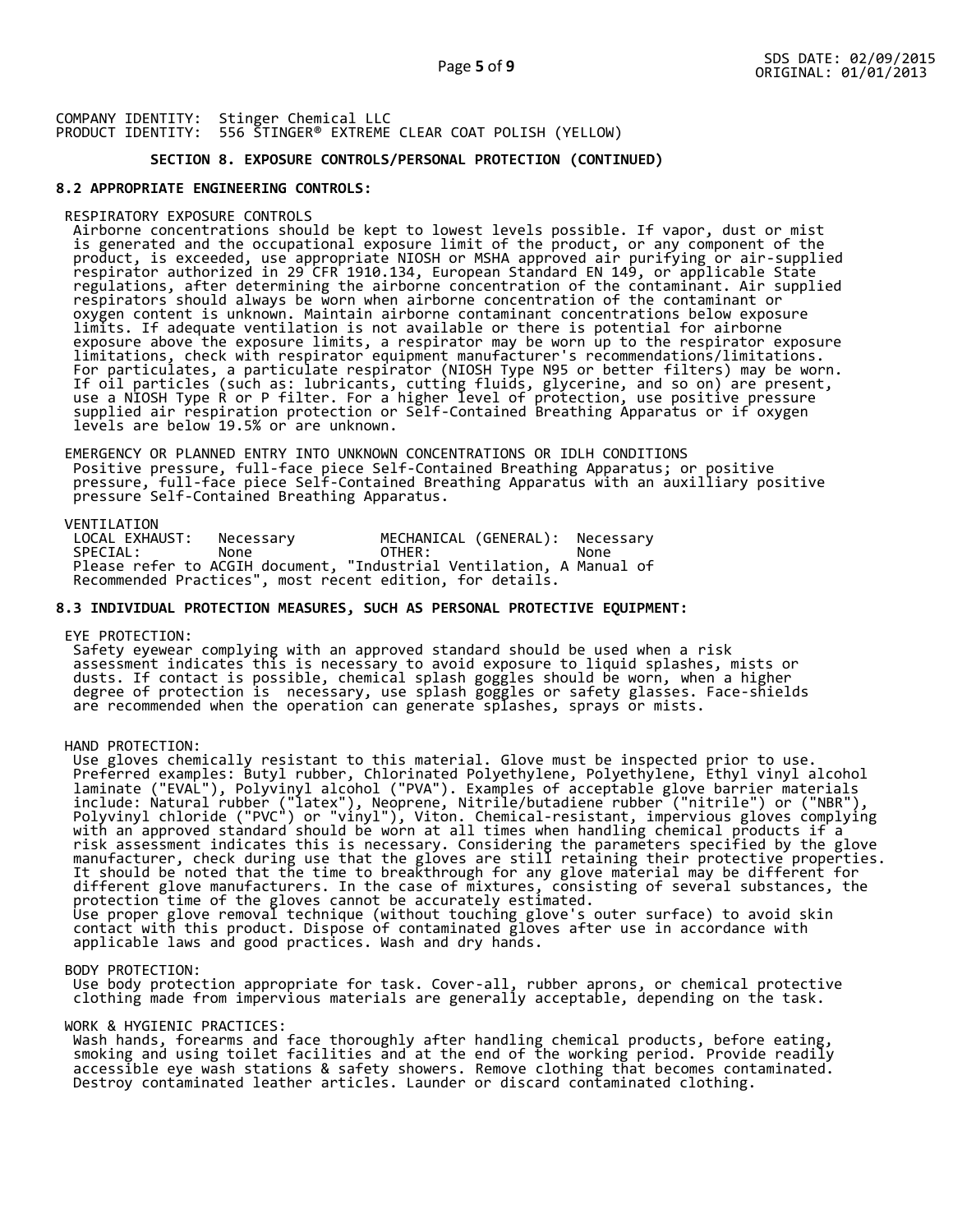## **SECTION 9. PHYSICAL & CHEMICAL PROPERTIES**

| APPEARANCE:                                                                          | Liquid, YELLOW                                |
|--------------------------------------------------------------------------------------|-----------------------------------------------|
| ODOR:                                                                                | <b>CHERRY</b>                                 |
| ODOR THRESHOLD:                                                                      | Not Available                                 |
| pH (Neutrality):                                                                     | ~8                                            |
| MELTING POINT/FREEZING POINT:                                                        | Not Available / $17^{\circ}$ F/ -8.3 C        |
| BOILING RANGE (IBP, 50%, Dry Point):                                                 | 105 105 231* C / 222 222 448* F (*=End Point) |
| FLASH POINT (TEST METHOD):                                                           | 137 C / 280 F (TCC) (Lowest Component         |
| EVAPORATION RATE (n-Butyl Acetate=1):                                                | Not Applicable                                |
| FLAMMABILITY CLASSIFICATION:                                                         | Class III-B                                   |
|                                                                                      | 1.1 (Lowest Component)                        |
| LOWER FLAMMABLE LIMIT IN AIR (% by vol):<br>UPPER FLAMMABLE LIMIT IN AIR (% by vol): | Not Available                                 |
| VAPOR PRESSURE (mm of Hg)@20 C                                                       | 17.3                                          |
| VAPOR DENSITY (air=1):                                                               | 0.719                                         |
| GRAVITY @ 68/68 F / 20/20 C:                                                         |                                               |
| DENSITY:                                                                             | 1.082                                         |
| SPECIFIC GRAVITY (Water=1):                                                          | 1.08                                          |
| POUNDS/GALLON:                                                                       | 9.05                                          |
| WATER SOLUBILITY:                                                                    | Appreciable                                   |
| PARTITION COEFFICIENT (n-Octane/Water):                                              | Not Available                                 |
| AUTO IGNITION TEMPERATURE:                                                           | 371 C / 700 F                                 |
| DECOMPOSITION TEMPERATURE:                                                           | Not Available                                 |
| TOTAL VOC'S (TVOC)*:                                                                 | 1.0 Vol% / 9.0 g/L / .0 Lbs/Gal               |
| NONEXEMPT VOC'S (CVOC)*:                                                             | 1.0 Vol% / 9.0 g/L / .0 Lbs/Gal               |
| HAZARDOUS AIR POLLUTANTS (HAPS):                                                     | 0.0 Wt% /0.0 g/L / 0.000 Lbs/Gal              |
| NONEXEMPT VOC PARTIAL PRESSURE (mm of Hg @ 20 C)                                     | 0.0                                           |
| VISCOSITY @ 20 C (ASTM D445):                                                        | Not Available                                 |
| * Using CARB (California Air Resources Board Rules).                                 |                                               |

## **SECTION 10. STABILITY & REACTIVITY**

10.1 REACTIVITY & CHEMICAL STABILITY: Stable under normal conditions, no hazardous reactions when kept from incompatibles.

10.2 POSSIBILITY OF HAZARDOUS REACTIONS & CONDITIONS TO AVOID: Isolate from oxidizers, heat, & open flame.

10.3 INCOMPATIBLE MATERIALS: Reacts with strong oxidants, causing fire & explosion hazard.

10.4 HAZARDOUS DECOMPOSITION PRODUCTS: Carbon Monoxide, Carbon Dioxide from burning.

10.5 HAZARDOUS POLYMERIZATION: Will not occur.

# **SECTION 11. TOXICOLOGICAL INFORMATION**

## **11.1 ACUTE HAZARDS**

 11.11 EYE & SKIN CONTACT: Primary irritation to skin, defatting, dermatitis. Absorption thru skin increases exposure. Primary irritation to eyes, redness, tearing, blurred vision. Liquid can cause eye irritation. Wash thoroughly after handling.

 11.12 INHALATION: Anesthetic. Irritates respiratory tract. Acute overexposure can cause serious nervous system depression. Vapor harmful. Breathing vapor can cause irritation.

 11.13 SWALLOWING: Swallowing can cause abdominal irritation, nausea, vomiting & diarrhea.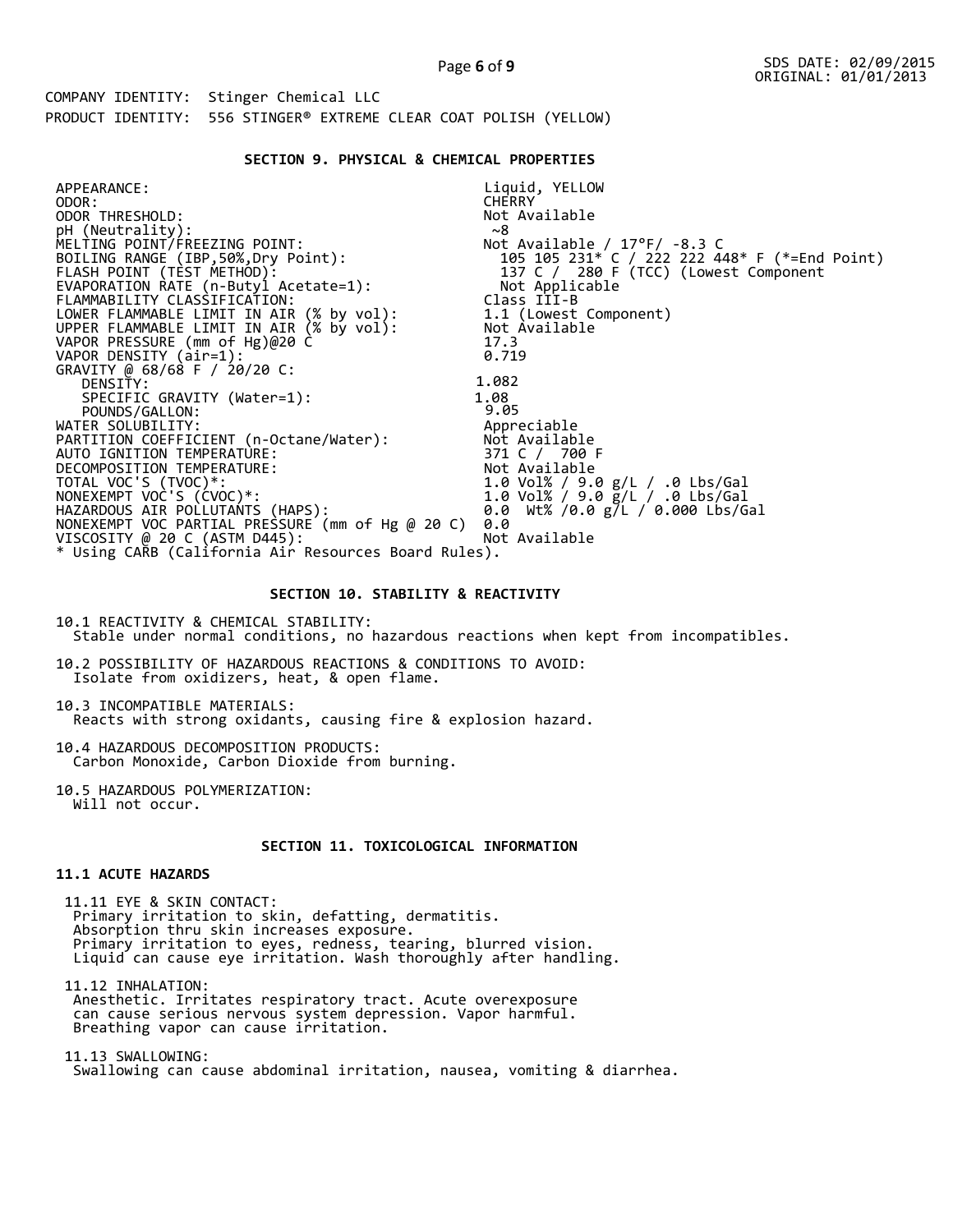## **SECTION 11. TOXICOLOGICAL INFORMATION (CONTINUED)**

#### **11.2 SUBCHRONIC HAZARDS/CONDITIONS AGGRAVATED**

 MEDICAL CONDITIONS AGGRAVATED BY EXPOSURE: Pre-existing disorders of any target organs mentioned in this Document can be aggravated by over-exposure by routes of entry to components of this product. Persons with these disorders should avoid use of this product.

#### **11.3 CHRONIC HAZARDS**

 11.31 CANCER, REPRODUCTIVE & OTHER CHRONIC HAZARDS: This product has no carcinogens listed by IARC, NTP, NIOSH, OSHA or ACGIH, as of this date, greater or equal to 0.1%.

11.32 TARGET ORGANS: May cause damage to target organs, based on animal data.

11.33 IRRITANCY: Irritating to contaminated tissue.

11.34 SENSITIZATION: No component is known as a sensitizer.

11.35 MUTAGENICITY: No known reports of mutagenic effects in humans.

11.36 EMBRYOTOXICITY: No known reports of embryotoxic effects in humans.

11.37 TERATOGENICITY: No known reports of teratogenic effects in humans.

11.38 REPRODUCTIVE TOXICITY: No known reports of reproductive effects in humans.

 A MUTAGEN is a chemical which causes permanent changes to genetic material (DNA) such that the changes will propagate across generational lines. An EMBRYOTOXIN is a chemical which causes damage to a developing embryo (such as: within the first 8 weeks of pregnancy in humans), but the damage does not propagate across generational lines. A TERATOGEN is a chemical which causes damage to a developing fetus, but the damage does not propagate across generational lines. A REPRODUCTIVE TOXIN is any substance which interferes in any way with the reproductive process.

#### **11.4 MAMMALIAN TOXICITY INFORMATION**

| <b>MATERIAL</b>    | <b>CAS#</b> | <b>EINECS#</b> | LOWEST KNOWN LETHAL DOSE DATA |
|--------------------|-------------|----------------|-------------------------------|
|                    |             |                | LOWEST KNOWN LD50 (ORAL)      |
| Dipropylene Glycol | 25265-71-8  | $\sim$         | 14800.0 mg/kg(Rats)           |

## **SECTION 12. ECOLOGICAL INFORMATION**

## **12.1 ALL WORK PRACTICES MUST BE AIMED AT ELIMINATING ENVIRONMENTAL CONTAMINATION.**

12.2 EFFECT OF MATERIAL ON PLANTS AND ANIMALS: This product may be harmful or fatal to plant and animal life if released into the environment. Refer to Section 11 (Toxicological Information) for further data on the effects of this product's components on test animals.

12.3 EFFECT OF MATERIAL ON AQUATIC LIFE: The most sensitive known aquatic group to any component of this product is: Tidewater Silversides 1250 ppm or mg/L (96 hour exposure). Keep out of sewers and natural water supplies.

12.4 MOBILITY IN SOIL Mobility of this material has not been determined.

12.5 DEGRADABILITY This product is partially biodegradable.

12.6 ACCUMULATION Bioaccumulation of this product has not been determined.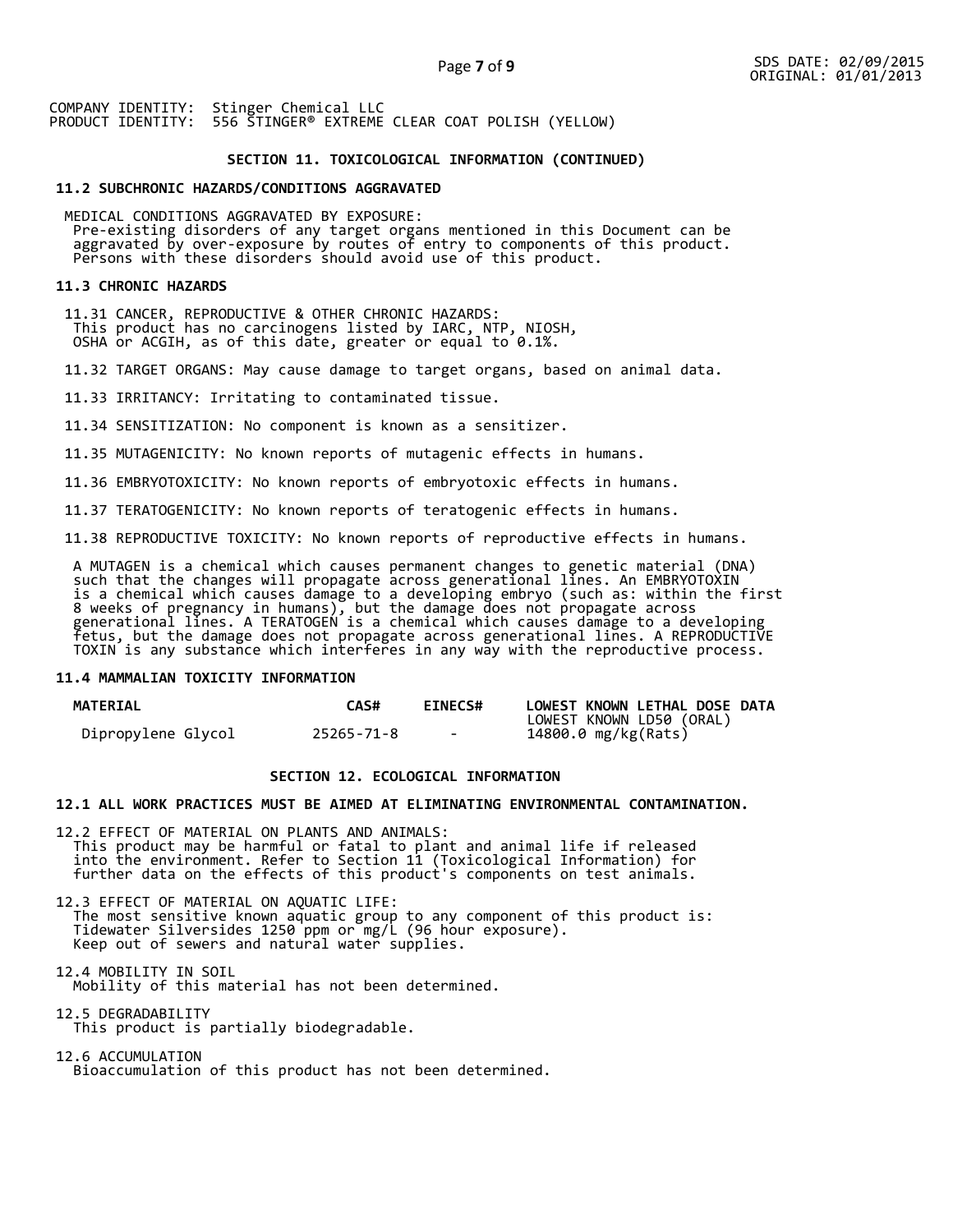## **SECTION 13. DISPOSAL CONSIDERATIONS**

The generation of waste should be avoided or minimized wherever possible. Dispose of surplus and non-recyclable products via a licensed waste disposal contractor. Waste should not be disposed of untreated to the sewer unless fully compliant with the requirements of all authorities with jurisdiction. Waste packaging should be recycled. Incineration or landfill should only be considered when recycling is not feasible. This material and its container must be disposed of in a safe way. Care should be taken when handling emptied containers that have not been cleaned or rinsed out. Empty containers and liners may retain some product residues. Vapor from some product residues may create a highly flammable or explosive atmosphere inside the container. **DO NOT PRESSURIZE, CUT, WELD, BRAZE, SOLDER, DRILL, GRIND, OR EXPOSE USED CONTAINERS TO HEAT, FLAME, SPARKS, STATIC ELECTRICITY, OR OTHER SOURCES OF IGNITION. THEY MAY BURST AND CAUSE INJURY OR DEATH.** Avoid dispersal of spilled material and runoff and contact with soil, waterways, drains and sewers. Processing, use or contamination may change the waste disposal requirements. Do not dispose of on land, in surface waters, or in storm drains. Waste should be recycled or disposed of in accordance with regulations. Large amounts should be collected for reuse or consigned to licensed hazardous waste haulers for disposal. **ALL DISPOSAL MUST BE IN ACCORDANCE WITH ALL FEDERAL, STATE, PROVINCIAL, AND LOCAL REGULATIONS. IF IN DOUBT, CONTACT PROPER AGENCIES.** 

#### **SECTION 14. TRANSPORT INFORMATION**

MARINE POLLUTANT: No DOT/TDG SHIP NAME: Not Regulated DRUM LABEL:<br>IATA / ICAO:<br>IMO / IMDG: Not Regulated Not Regulated EMERGENCY RESPONSE GUIDEBOOK NUMBER: None

 **SECTION 15. REGULATORY INFORMATION** 

**15.1 EPA REGULATION: SARA SECTION 311/312 HAZARDS: Acute Health** 

All components of this product are on the TSCA list. SARA Title III Section 313 Supplier Notification This product contains the indicated <\*> toxic chemicals subject to the reporting requirements of Section 313 of the Emergency Planning & Community Right-To-Know Act of 1986 & of 40 CFR 372. This information must be included in all MSDSs that are copied and distributed for this material.

| SARA TITLE III INGREDIENTS                           | CAS# | <b>EINECS#</b> | WT% (REG.SECTION) RQ(LBS)                                           |              |
|------------------------------------------------------|------|----------------|---------------------------------------------------------------------|--------------|
| *Ethylenediaminetetraacetic Acid<br>*2-Butoxyethanol |      |                | $60-00-4$ - 0- 1 $(311,312,313)$<br>111-76-2 203-905-0 0- 1 $(313)$ | None<br>None |

#### **SECTION 15. REGULATORY INFORMATION (CONTINUED)**

#### **15.2 STATE REGULATIONS:**

 CALIFORNIA SAFE DRINKING WATER & TOXIC ENFORCEMENT ACT (PROPOSITION 65): This product contains no chemicals known to the State of California to cause cancer or reproductive toxicity.

#### **15.3 INTERNATIONAL REGULATIONS**

 The identified components of this product are listed on the chemical inventories of the following countries: Australia (AICS), Canada (DSL or NDSL), China (IECSC), Europe (EINECS, ELINCS), Japan (METI/CSCL, MHLW/ISHL), South Korea (KECI), New Zealand (NZIoC), Philippines (PICCS), Switzerland (SWISS), Taiwan (NECSI), USA (TSCA).

## **15.4 CANADA: WORKPLACE HAZARDOUS MATERIALS INFORMATION SYSTEM (WHMIS)**  D2B: Irritating to skin / eyes.

 This product was classified using the hazard criteria of the Controlled Products Regulations (CPR). This Document contains all information required by the CPR.